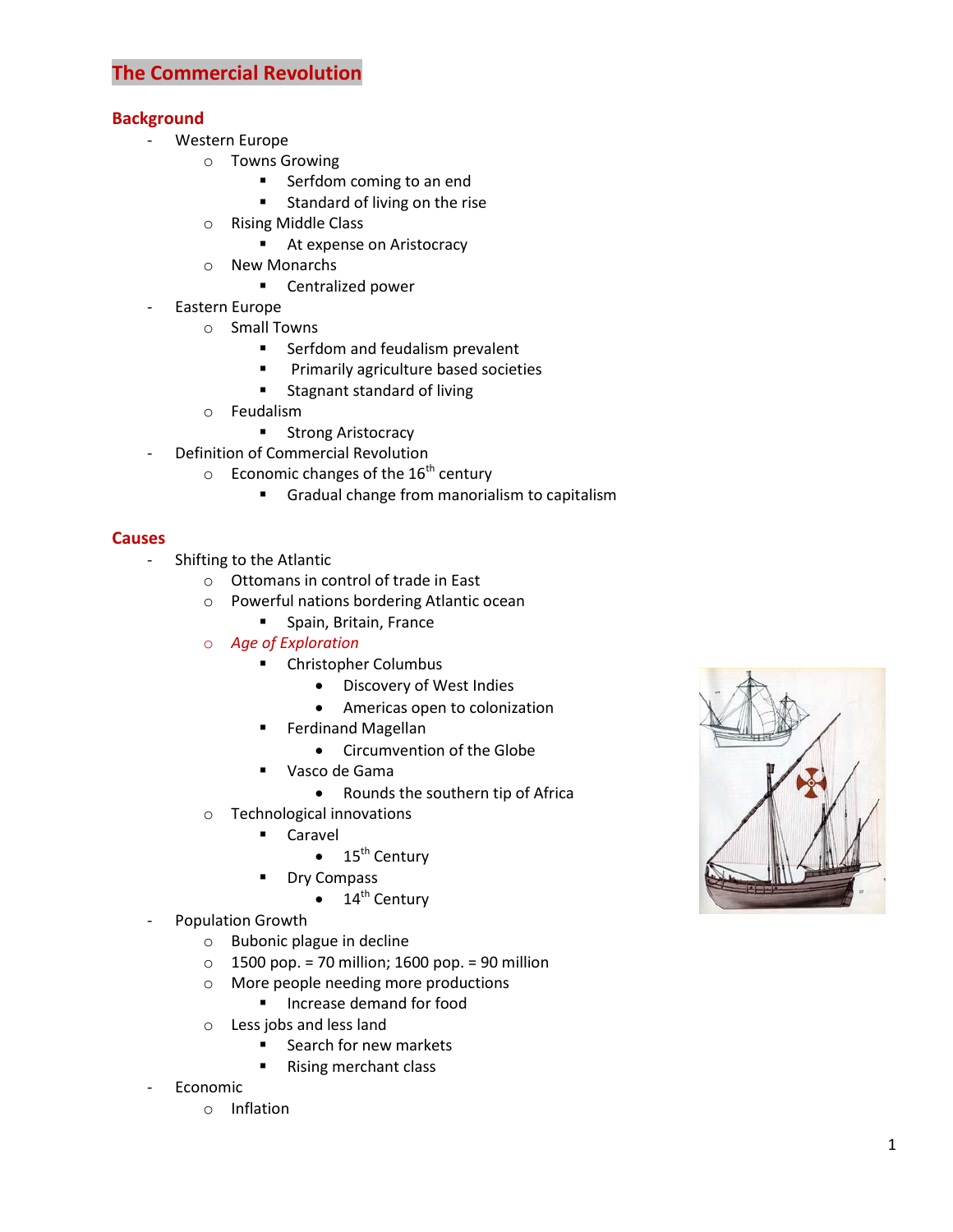- Influx of gold from Americas
- Wages rose but not nearly fast enough to keep up with inflation
- o Kings debased currency
	- **Printing out money not backed by gold**

# **Characteristics of Commercial Capitalism**

- Domestic System replaces guilds
	- o Guilds
		- **E** Similar to unions
		- **EXECONTROLLED PRODUCTION, prices and quality**
	- o Domestic System
		- **Domestically produce goods**
		- Merchants/trader would provide raw materials then pick up finished product
		- Personal relationship between merchant and manufacturer
		- **Produced by order**
- New class of entrepreneurs
	- o Put money into risky business ventures
	- o Start own businesses
- Banking
	- o Make money by lending money
		- **Ex. Medicis**
	- o Usury
		- The charging of interest

## - **Mercantilism**

- $\circ$  Economic system of 16<sup>th</sup> and 17<sup>th</sup> centuries
	- **Economic belief**
	- New Monarchs thought it was kings job to build up the economy
- o Main Aspects
	- Government control of economy
	- **Self Sufficiency** 
		- Rely on colonies for raw materials
		- Produce manufactured goods in mother country
	- **Desire to gather specie** 
		- Money in coin
			- o Ex. Gold and Silver

### o *Joint Stock Companies*

- Entrepreneurs who wanted to minimize risk and share profits/expenditures
- **Special Charter from king allowed for monopolies** 
	- Ex. Virginia Company
- o Effects
	- **Build infrastructure**
	- **New Industries**
	- **Build Colonies**
	- Build Trade Routes
	- Build Navies
	- **Impose Tariffs**
	- Give out subsidies
- New Social Classes
	- o Peasantry
		- **Largest Class**
		- **Better off in Middle Ages**